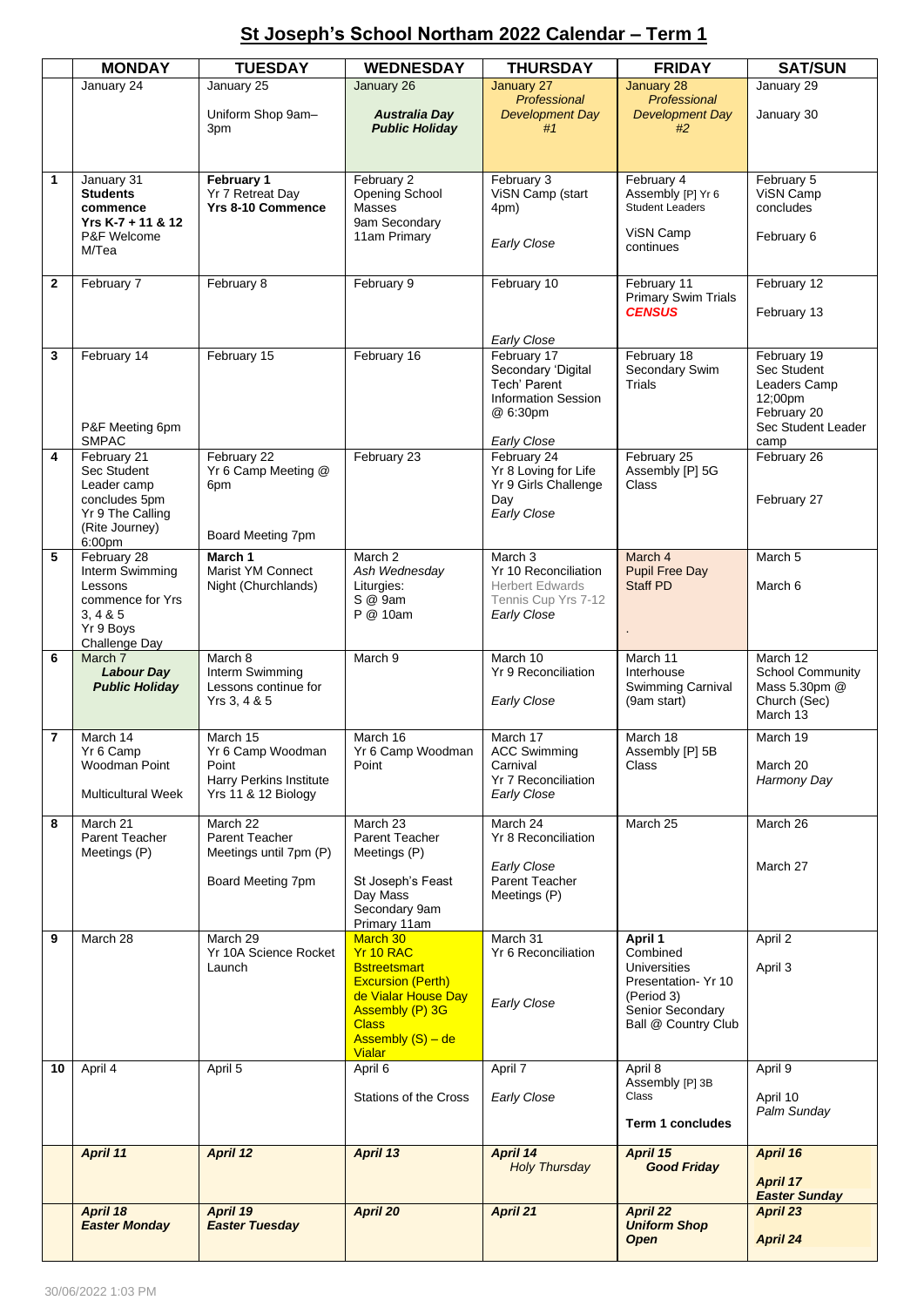## **St Joseph's School Northam 2022 Calendar - Term 2**

|                | <b>MONDAY</b>                          | <b>TUESDAY</b>                        | <b>WEDNESDAY</b>                         | <b>THURSDAY</b>                         | <b>FRIDAY</b>                       | <b>SAT/SUN</b>      |
|----------------|----------------------------------------|---------------------------------------|------------------------------------------|-----------------------------------------|-------------------------------------|---------------------|
| 1              | April 25                               | April 26                              | April 27                                 | April 28                                | April 29                            | April 30            |
|                |                                        | <b>Term 2 commences</b>               |                                          | P/T/S Interviews                        |                                     |                     |
|                | <b>ANZAC Day</b>                       |                                       |                                          | [P&S] 3-6pm                             |                                     |                     |
|                | <b>Public Holiday</b>                  | Board Meeting 7pm                     |                                          | Early Close                             |                                     | May 1               |
| $\mathbf{2}$   | May 2                                  | May 3                                 | May 4                                    | May 5                                   | May 6                               | May 7               |
|                | Yr 7 Camino                            | Yr 3 Reconciliation                   |                                          | Yrs 7 & 8 Rosary                        | Yr11 OE Camp ends                   |                     |
|                | Cabagniol                              | Retreat & Liturgy                     |                                          | Y11 OE Camp                             | Design Photography                  | May 8               |
|                |                                        |                                       |                                          | begins<br>Mother's Day Stall            | Mother's Day<br>Assembly [P] PPB &  | <b>Mother's Day</b> |
|                |                                        |                                       |                                          | [P]                                     | <b>PPG Classes</b>                  |                     |
|                | P&F Meeting                            |                                       |                                          | Early Close                             | Yr 8 Mother's Day                   |                     |
|                |                                        |                                       |                                          |                                         | morning tea [S]                     |                     |
| 3              | May 9                                  | May 10<br><b>NAPLAN On-line</b>       | <b>May 11</b><br><b>NAPLAN On-line</b>   | May 12<br><b>NAPLAN On-line</b>         | $\overline{May}$ 13                 | May 14              |
|                |                                        |                                       |                                          |                                         | <b>NAPLAN On-line</b>               | May 15              |
|                |                                        |                                       | <b>Leonard House Day</b>                 | Early Close                             |                                     |                     |
|                |                                        |                                       | Assembly (P) 4G                          |                                         |                                     |                     |
|                |                                        |                                       | <b>Class</b><br>Assembly (S) House       |                                         |                                     |                     |
| 4              | May 16                                 | May 17                                | May 18                                   | May 19                                  | <b>May 20</b>                       | May 21              |
|                | <b>NAPLAN On-line</b>                  | <b>NAPLAN On-line</b>                 | Yr 8 Retreat                             | Yrs 5 & 6 Rosary                        | Yr 9 Retreat                        |                     |
|                |                                        |                                       |                                          |                                         |                                     |                     |
|                |                                        | Sec Champagnat Cup                    |                                          | Life Link Day (S)<br>Aranmore College   |                                     | <b>May 22</b>       |
|                |                                        | @ Newman College                      |                                          | Early Close                             |                                     |                     |
| 5              | May 23                                 | (2 teams)<br>May 24                   | $\overline{\text{May }25}$               | May 26                                  | <b>May 27</b>                       | <b>May 28</b>       |
|                | Assessment Free                        | <b>Assessment Free</b>                | Assessment Free                          | Assessment Free                         | <b>Assessment Free</b>              |                     |
|                | <b>Week Yrs 11&amp;12</b>              | <b>Week Yrs 11&amp;12</b>             | <b>Week Yrs 11&amp;12</b>                | <b>Week Yrs 11&amp;12</b>               | <b>Week Yrs 11&amp;12</b>           |                     |
|                |                                        | Yr 5 Mass                             |                                          | <b>Early Close</b>                      |                                     | <b>May 29</b>       |
|                | Pyjama Day [P &S]                      | Board Meeting 7pm                     |                                          |                                         |                                     |                     |
| 6              | May 30                                 | May 31                                | June 1                                   | June 2                                  | June 3                              | June 4              |
|                | $Yrs$ 9-12                             | Yrs 9-12                              | $Yrs$ 9-12                               | Yrs 11-12                               |                                     |                     |
|                | Examinations                           | Examinations                          | Examinations                             | Examinations                            | <b>Catholic Day</b>                 | June 5              |
|                |                                        | Yr 2 Liturgy                          | Parent/Child<br>Workshop/Rehearsal       |                                         | [school holiday]                    |                     |
|                |                                        |                                       | Reconciliation @                         | Early Close                             |                                     |                     |
|                |                                        |                                       | 3:45pm                                   |                                         |                                     |                     |
| $\overline{7}$ | June $6$                               | June 7                                | June 8                                   | June 9                                  | June 10                             | June 11             |
|                | <b>WA Day</b>                          | <b>Yrs 11&amp;12</b><br>Examinations  | <b>Yrs 11&amp;12</b><br>Examinations     | Yrs 11&12<br>Examinations               | Founders' Day Mass<br>@ Rec Centre  | June 12             |
|                | <b>Public Holiday</b>                  |                                       |                                          | <b>Primary Cross</b>                    | 9:30am                              |                     |
|                |                                        |                                       | Yr 8 Camino                              | Country [Yrs 1-6]                       | Assembly 11:30am                    |                     |
|                | <b>Feast of St Marcellin</b>           |                                       | Cabagniol                                | Early Close                             |                                     |                     |
|                |                                        |                                       |                                          | Sacrament of<br>Reconciliation 6pm      | P&F Quiz Night                      |                     |
| 8              | June 13                                | June 14                               | June 15                                  | June 16                                 | June 17                             | June 18             |
|                | Yrs 11 & 12                            | Yrs 11 & 12 Seminars                  | <b>NAHRA Retreat</b>                     | <b>NAHRA Retreat</b>                    | Feast of St Emilie                  |                     |
|                | Seminars<br><b>School Photos</b>       | <b>School Photos</b>                  |                                          | Early Close                             | deVialar<br><b>NAHRA Retreat</b>    | June 19             |
|                | $[Yrs K-6 + Staff]$                    | [Yrs 7-12]                            |                                          |                                         | Assembly [P] 5G                     |                     |
|                | Sibling Photos @                       | Sibling Photos @ Sec                  |                                          |                                         | Class                               |                     |
|                | Primary                                |                                       |                                          |                                         |                                     |                     |
| 9              | June 20                                | June 21                               | June 22                                  | June 23                                 | June 24                             | June 25             |
|                | <b>NSSA Cross</b><br>Country (Yrs 1-6) |                                       | Lenihan House Day<br>Assembly [P] 5B     |                                         | <b>NSSA Cross</b><br>Country Backup | June 26             |
|                |                                        |                                       | <b>Class</b>                             | Early Close                             | date ( $Yrs$ 1-6)                   |                     |
|                |                                        |                                       | Assembly [S]                             |                                         | Yrs 1 & 2 combined                  |                     |
|                |                                        |                                       | Lenihan                                  |                                         | Liturgy 10am                        |                     |
| 10             | June 27                                | June 28                               | June 29                                  | June 30                                 | July 1                              | July 2              |
|                | Music Incursion                        |                                       | <b>Primary Arts</b>                      | Release reports in                      | Secondary                           |                     |
|                | CBC [P]                                |                                       | Showcase                                 | <b>SEQTA</b>                            | Semester 1 Reward                   |                     |
|                | Kindy Learning                         | <b>NSSA Winter Carnival</b><br>(Yr 6) | 2023 Yr 11 Parent<br>Information Evening | Pre Kindy Learning<br>Journeys @ 1.45pm | Day<br>Assembly [P] 4B              | July 3              |
|                | Journeys @ 2pm                         |                                       | 6:30pm                                   |                                         | class                               |                     |
|                |                                        | Board Meeting 7pm                     |                                          | Early Close                             | Term 2 concludes                    |                     |
|                | July 4<br><b>NAIDOC WEEK</b>           | July 5                                | July 6                                   | July 7                                  | July 8                              | July 9              |
|                |                                        |                                       |                                          |                                         |                                     | July 10             |
|                | July 11                                | July 12                               | July 13                                  | July 14                                 | July 15                             | July 16             |
|                |                                        |                                       |                                          |                                         | <b>Uniform Shop Open</b>            |                     |
|                |                                        |                                       |                                          |                                         |                                     | July 17             |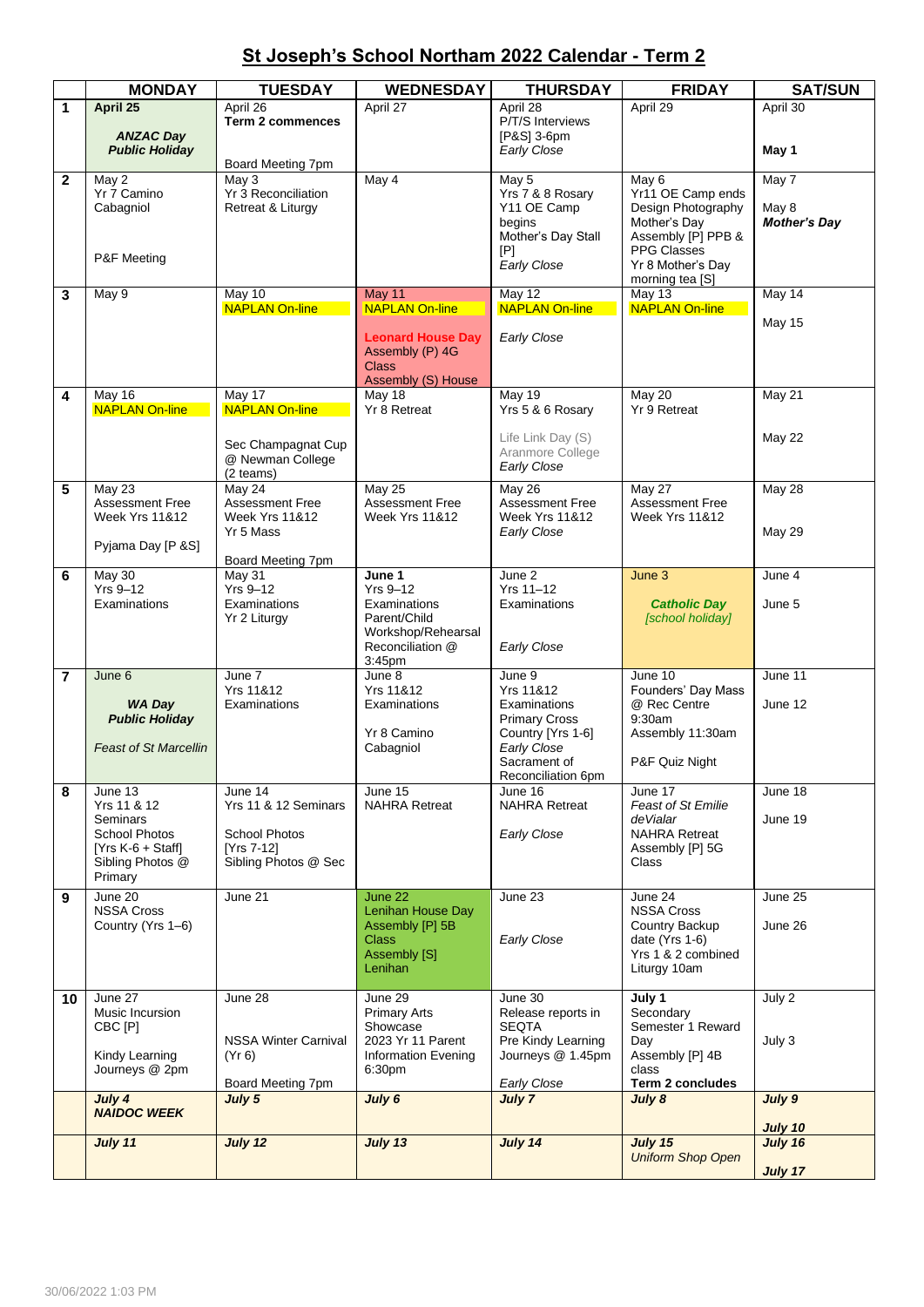## **St Joseph's School Northam 2022 Calendar - Term 3**

|                         | <b>MONDAY</b>                   | <b>TUESDAY</b>                      | <b>WEDNESDAY</b>                              | <b>THURSDAY</b>                          | <b>FRIDAY</b>                        | <b>SAT/SUN</b>           |
|-------------------------|---------------------------------|-------------------------------------|-----------------------------------------------|------------------------------------------|--------------------------------------|--------------------------|
| $\mathbf{1}$            | July 18                         | July 19                             | July 20                                       | July 21                                  | July 22                              | July 23                  |
|                         | <b>Students</b>                 |                                     | <b>Dental Screening</b>                       |                                          | NAIDOC Day                           |                          |
|                         | commence                        |                                     | Assembly [S] Sem 1                            | P/T/S Interviews                         |                                      |                          |
|                         |                                 |                                     | Awards                                        | [P&S] 3-6pm                              |                                      | July 24                  |
|                         |                                 |                                     | <b>First Eucharist</b>                        | Early Close                              |                                      |                          |
|                         |                                 |                                     | Parent/Child<br>Workshop 3.45pm               |                                          |                                      |                          |
| $\mathbf{2}$            | July 25                         | July 26                             | July 27                                       | July 28                                  | July 29                              | July 30                  |
|                         |                                 | Yr 3 Liturgy                        |                                               | ICQ-Yrs 9A & 10A                         | Assembly [P] 6G                      |                          |
|                         |                                 |                                     |                                               | Early Close                              | Class                                |                          |
|                         |                                 |                                     |                                               | P/T/S Interviews [P]                     | 2:15 <sub>pm</sub>                   | July 31                  |
|                         | <b>August 1</b>                 | Board Meeting 7pm<br>August 2       | August 3                                      | $3-6$ pm<br>August 4                     | August 5                             | August 6                 |
| 3                       |                                 | Yr 9 BRLA                           | <b>Marcellin House Day</b>                    | Yr 3 BRLA                                | <b>CENSUS DAY</b>                    | School                   |
|                         |                                 | Yr 11 Loving for Life               | Yr <sub>5</sub> BRLA                          | Yrs 7&8 da Vinci                         |                                      | Community                |
|                         |                                 |                                     | Yr 6 da Vinci                                 | Decathlon - UWA                          | Yrs 9&10 da Vinci                    | Mass 5.30pm              |
|                         |                                 |                                     | Decathlon-UWA                                 | Technology & Arts                        | Decathlon - UWA                      | (Yrs 3 & 4)              |
|                         |                                 |                                     | Assembly (P) 4B @                             | Expo evening [S]                         |                                      | August 7                 |
|                         |                                 |                                     | 2:15 <sub>pm</sub><br>Assembly (S) Marcellin  | 6pm<br>Early Close                       |                                      |                          |
| 4                       | August 8                        | August 9                            | August 10                                     | August 11                                | August 12                            | August 13                |
|                         | Arts Trip-Kings Park            |                                     | <b>Whole School Mass</b>                      | Yr 8 Loving for Life                     | <b>Interhouse Athletics</b>          | Avon Descent             |
|                         | (Yr 10 VA and                   | Yr 9 Camino                         | for Mary @ Church                             | Early Close                              | Carnival [Yrs 4-12]                  |                          |
|                         | Design:                         | Cabagniol                           | Secondary @ 9am                               |                                          | <b>Avon River Festival</b><br>Parade | August 14                |
|                         | Photography)                    |                                     | Primary @ 11am                                |                                          |                                      |                          |
| 5                       | August 15                       | August 16                           | August 17                                     | August 18                                | August 19                            | August 20                |
|                         | <b>National Science</b><br>Week | <b>Pupil Free Day</b>               | Interhouse Athletics<br>Carnival [Yrs 4-12]   | Early Close<br>Science Week -            | <b>Meckering Cross</b><br>Country    | August 21                |
|                         | <b>Pupil Free Day</b>           | <b>Staff Service Day</b>            | (Back-up)                                     | <b>Primary Science</b>                   | Science Week                         |                          |
|                         | <b>Staff PL Day</b>             |                                     | Science Week                                  | Day                                      |                                      |                          |
|                         | <b>Feast of Assumption</b>      |                                     |                                               |                                          |                                      |                          |
| 6                       | August 22<br><b>Book Week</b>   | August 23<br><b>Book Week</b>       | August 24                                     | August 25                                | August 26<br><b>Book Week</b>        | August 27                |
|                         | Year 11 Retreat                 | Marist YM Connect                   | Dowerin Field Day #1<br>Book Week Parade &    | Dowerin Field Day #2<br><b>Book Week</b> | <b>Primary Discos</b>                | August 28                |
|                         |                                 | Night (Northam)                     | Assembly                                      |                                          | PP-Yr 2 4-5pm                        | <b>First Eucharist</b>   |
|                         |                                 | Yr 4 Eucharist                      |                                               |                                          | Yrs 3-6 5:30-7pm                     | 10.30am                  |
|                         |                                 | Retreat & Rehearsal                 |                                               | Early Close                              |                                      |                          |
|                         |                                 | 3:45 <sub>pm</sub>                  |                                               |                                          | Choir [P] @ CPAF                     |                          |
|                         | August 29                       | Board Meeting 7pm<br>August 30      | August 31                                     | September 1                              | September 2                          | September 3              |
| $\overline{\mathbf{r}}$ | OLNA Rd 2 - Writing             | OLNA Rd 2 -                         | OLNA Rd 2 - Reading                           | OLNA Rd $2-$                             | <b>ACC Athletics</b>                 |                          |
|                         |                                 | Numeracy                            | Junior Athletics                              | Catchups                                 |                                      | September 4              |
|                         | Choir [S] @ CPAF                |                                     | Carnival                                      | Father's Day Stall                       | Father's Day                         | <b>Father's Day</b>      |
|                         |                                 |                                     |                                               | (P)                                      | Assembly [P] 2G                      |                          |
|                         |                                 |                                     |                                               | Secondary 'Arts &<br>Technology' Expo    | Class - 2:15pm                       |                          |
|                         |                                 |                                     |                                               | $[5-7pm]$                                |                                      |                          |
|                         |                                 |                                     |                                               | Early Close                              |                                      |                          |
| 8                       | September 5                     | September 6                         | September 7                                   | September 8                              | September 9                          | September 10             |
|                         | Yr 6 Camp                       | Yr 6 Camp                           | Yr 6 Camp                                     | Early Close                              | Assembly [P] 1G                      | Northam Show             |
|                         | Student Cyber<br>Presentation   | Yr 10 Retreat/<br>Camino            | Student Cyber<br>Presentation                 |                                          | Class<br>Northam Show                | September 11             |
|                         |                                 | Student Cyber                       |                                               | R u ok Day                               |                                      |                          |
|                         | Parent Cyber                    | Presentation                        |                                               |                                          |                                      |                          |
|                         | presentation 6:30pm             |                                     |                                               |                                          |                                      |                          |
| 9                       | September 12                    | September 13                        | September 14<br>Y11 OE Camp begins            | September 15<br>Early Close              | September 16<br>Y11 OE Camp ends     | September 17             |
|                         |                                 |                                     | Yr 6 Camino                                   | Secondary Social                         | <b>NSSA Athletics</b>                | September 18             |
|                         |                                 |                                     |                                               | Event                                    | Carnival                             |                          |
|                         |                                 |                                     |                                               |                                          | Learning Journey                     |                          |
|                         |                                 |                                     |                                               |                                          | (P)<br><b>Family Games Night</b>     |                          |
|                         |                                 |                                     |                                               |                                          | [Primary Campus]                     |                          |
| 10                      | September 19                    | September 20                        | September 21                                  | September 22                             | September 23                         | September 24             |
|                         | <b>NSSA Athletics</b>           |                                     | CLMF (Centre for Life,                        | Assembly (S)                             | Assembly [P] 6B                      | <b>Practical ATAR</b>    |
|                         | Carnival (Back-up)              | <b>Assessment Free</b><br>Week Yr12 | Marriage and Family<br>presentation) Yrs 5, 6 | Leaders<br>Final Day for Yr 12's         | Class - 2:15pm<br>Yr 12 Reward Day   | Examinations<br>commence |
|                         |                                 |                                     | & 7                                           | Yr 12 Final                              | <b>Sporting Colours</b>              |                          |
|                         | <b>Assessment Free</b>          | Yr 4 Mass                           |                                               | Assembly (pm)                            | Day [P & S]                          | September 25             |
|                         | Week Yr 12                      |                                     | <b>Assessment Free</b>                        | Early Close                              |                                      |                          |
|                         |                                 |                                     | Week Yr 12                                    | <b>Assessment Free</b><br>Week Yr 12     | <b>Term 3 concludes</b>              |                          |
|                         | September 26                    | September 27                        | September 28                                  | September 29                             | September 30                         | October 1                |
|                         | <b>Queen's Birthday</b>         |                                     |                                               |                                          |                                      |                          |
|                         | <b>Public Holiday</b>           |                                     |                                               |                                          |                                      | October 2                |
|                         | October 3                       | October 4                           | October 5                                     | October 6                                | <b>October 7</b>                     | October 8                |
|                         | <b>Yr 12 Sem 2</b>              | <b>Yr 12 Sem 2</b>                  | <b>Yr 12 Sem 2</b>                            | <b>Yr 12 Sem 2</b>                       | <b>Yr 12 Sem 2</b>                   |                          |
|                         | <b>Examinations</b>             | Examinations                        | Examinations                                  | <b>Examinations</b>                      | <b>Examinations</b>                  | October 9                |
|                         |                                 |                                     |                                               |                                          | <b>Uniform Shop Open</b>             |                          |